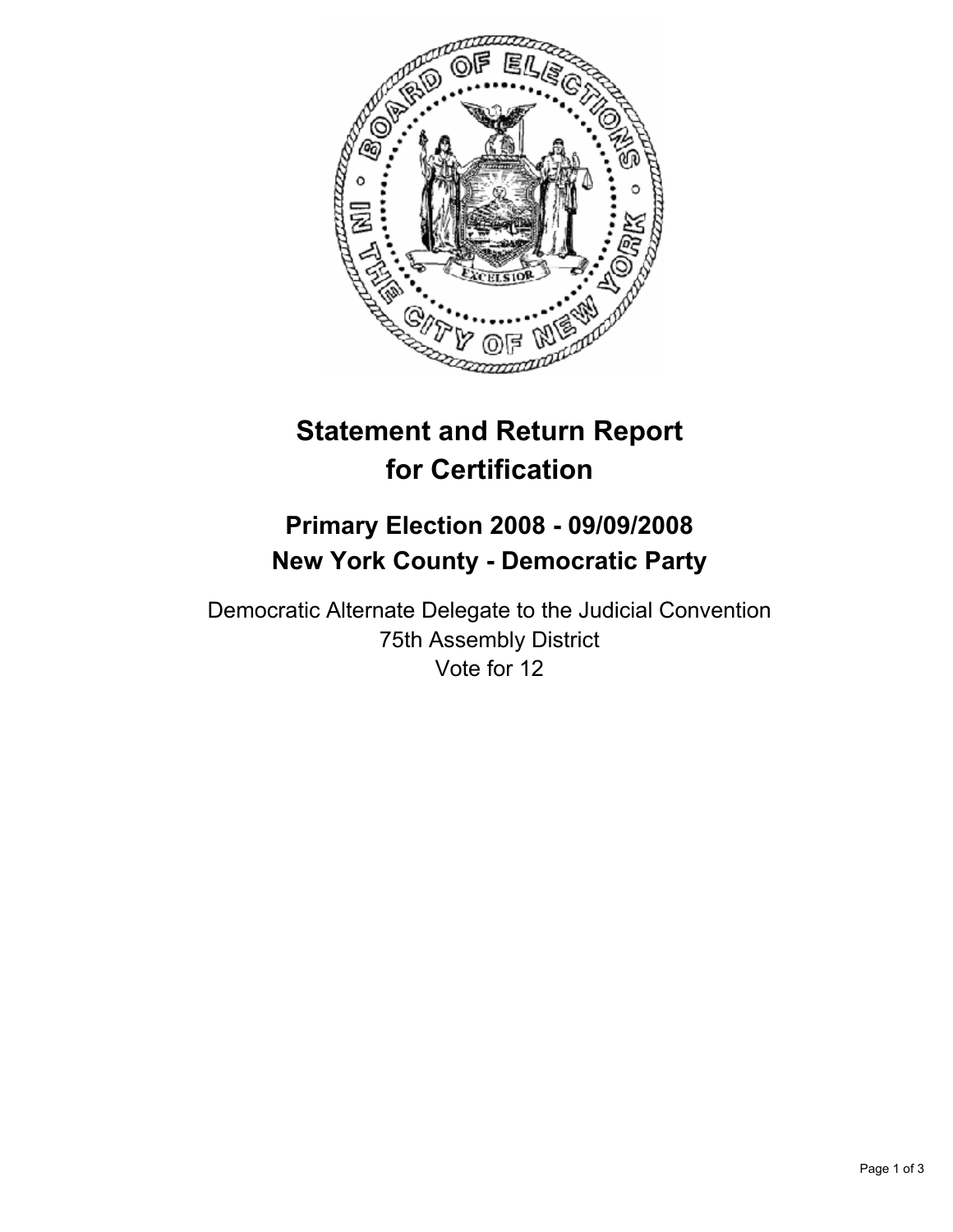

#### **Assembly District 75**

| <b>EMERGENCY</b>          | 52     |
|---------------------------|--------|
| ABSENTEE/MILITARY         | 142    |
| <b>AFFIDAVIT</b>          | 194    |
| <b>EUGENE GLABERMAN</b>   | 1,287  |
| PHILOINE FRIED            | 1,096  |
| <b>BLANCHE HUTCHERSON</b> | 1,160  |
| <b>JAMES CAMPBELL</b>     | 1,039  |
| <b>JOAN SHAW</b>          | 1,222  |
| <b>GILBERT FLORES</b>     | 994    |
| <b>RICHARD M ROBINSON</b> | 1,009  |
| <b>MALKA RABINOWITZ</b>   | 1,142  |
| <b>BERENICE BUSSON</b>    | 1,079  |
| <b>EDITH FIOLSA</b>       | 1,143  |
| PHYLLIS R WHITMAN         | 1,152  |
| <b>WALTER NAEGLE</b>      | 855    |
| JON D NALLEY              | 1,347  |
| <b>NORA GRANELL</b>       | 1,455  |
| <b>ANDREW BERMAN</b>      | 1,461  |
| <b>LULU DONOVAN</b>       | 1,368  |
| <b>JESSE S CAMPOAMOR</b>  | 1,097  |
| <b>LEE SINOVOI</b>        | 1,162  |
| <b>FRANCES BARBATTE</b>   | 1,366  |
| <b>EMILY R GISKE</b>      | 1,409  |
| <b>ROBERT SPILLANE</b>    | 1,292  |
| <b>THOMAS P SCHULER</b>   | 1,263  |
| <b>HEATHER ZERILLO</b>    | 1,369  |
| <b>Total Votes</b>        | 27,767 |